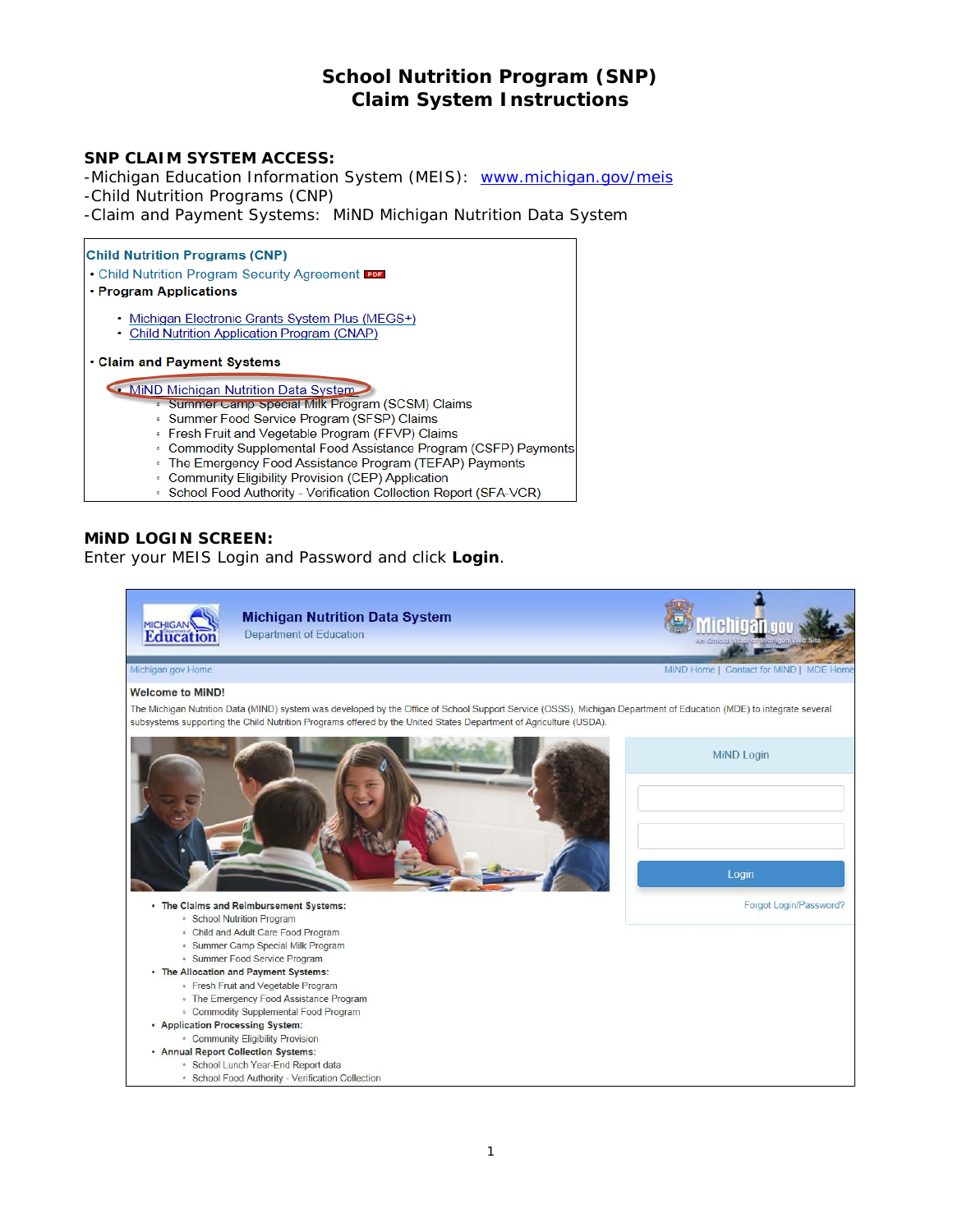#### **MiND HOME PAGE:**

Click on: School Nutrition Program (SNP) Claims.



### **MAIN MENU (SNP Claims Tab):**

Click on the appropriate month to enter claim information.

| Education                                 | <b>Michigan Nutrition Data System</b><br>Department of Education |                     |               | 营             | <b>Michigangov</b>                           |
|-------------------------------------------|------------------------------------------------------------------|---------------------|---------------|---------------|----------------------------------------------|
| Michigan gov Home                         |                                                                  |                     |               |               | ---<br>MAD Home   Contact for MAD   MDE Home |
|                                           | <b>School Nutrition Program Claims System</b>                    | Main Menu           |               |               |                                              |
| MAG<br><b>SNP Claims</b><br>MND 199 Claim | User Management - Help -<br>Logoff                               |                     |               |               |                                              |
| Sponsor<br>Name:                          |                                                                  |                     | Fiscal Year:  |               | October 1, 2013 - September 30, 2014<br>Set  |
| Claim Month                               | Claim Status                                                     | Certify Claim       | Reimbursement | <b>Status</b> | <b>Total Amendments</b>                      |
| October - 2014                            |                                                                  | Centry              |               | Report        | $\circ$                                      |
| November - 2014                           |                                                                  | Certify             |               | Report        | $\rm ^o$                                     |
| December - 2014                           |                                                                  | Certify             |               | <b>Report</b> | $\mathbb O$                                  |
| January - 2014                            |                                                                  | Certify.            |               | Report        | $\circ$                                      |
| February 2014                             |                                                                  | Cartify             |               | <b>Report</b> | $\alpha$                                     |
| March - 2014                              |                                                                  | Certify             |               | Report        | o                                            |
| April - 2014                              |                                                                  | <b>Certify</b>      |               | Report        | $\mathbb{O}$                                 |
| May - 2014                                |                                                                  | <b>Centy</b>        |               | Report        | $\overline{0}$                               |
| June - 2014                               |                                                                  | Centy               | $\sim 10$     | Report        | $\alpha$                                     |
| $J_{47} - 2014$                           |                                                                  | Centry              |               | <b>Report</b> | $\alpha$                                     |
| August - 2014                             |                                                                  | Catily <sup>)</sup> |               | <b>Report</b> | $\theta$                                     |
| September - 2014                          |                                                                  | Certify             |               | <b>Report</b> | $\circ$                                      |
| Total Claim Reimbursement Year To Date    |                                                                  |                     |               |               |                                              |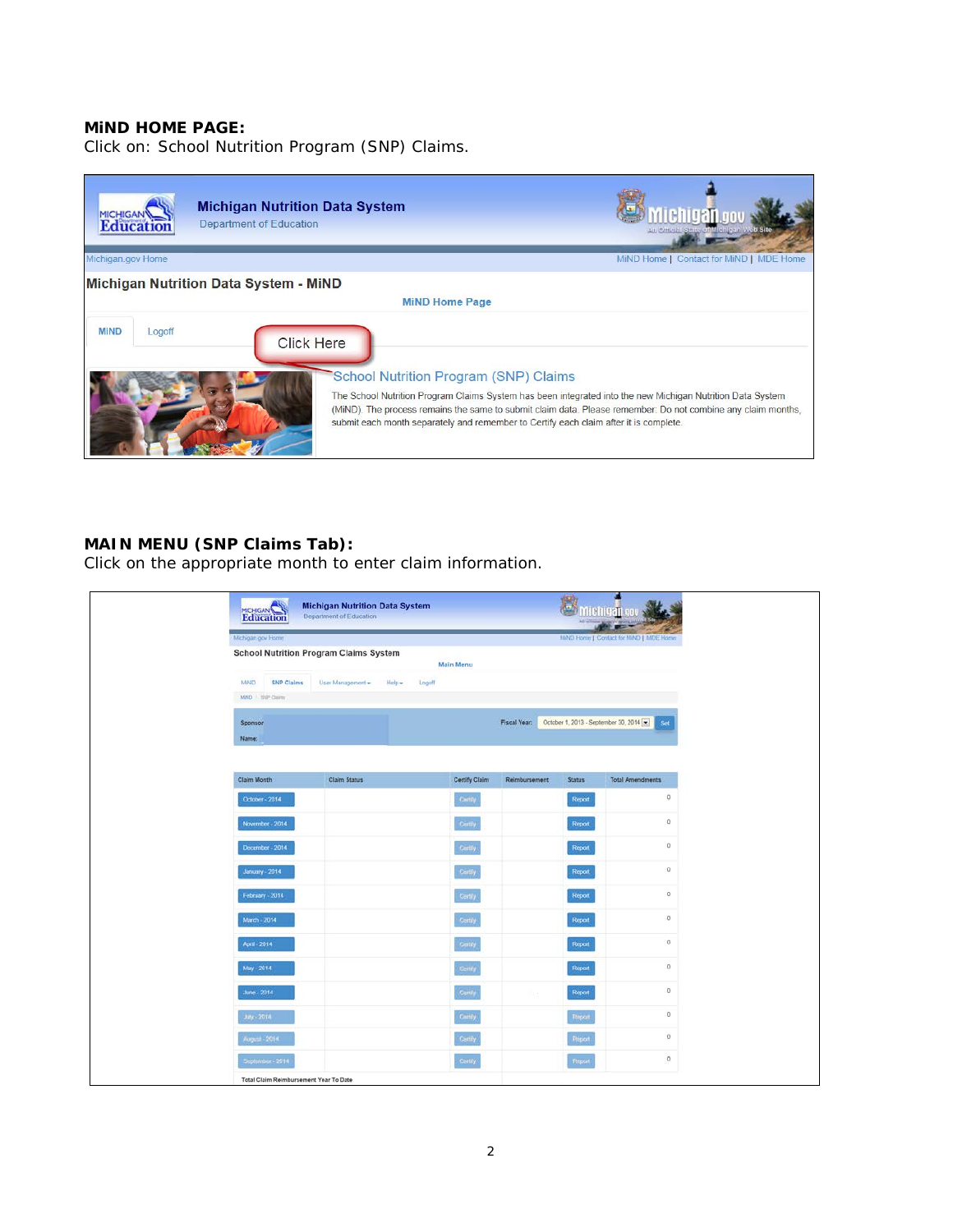# **SPONSOR SUMMARY AND SITE SELECTION (Sponsor Summary Tab):**

-Click on Enter/Edit Site Data for first site.

-Claim data for all sites will be compiled under Sponsor Summary.

| <b>Michigan goy Home</b> |                            |                                                                                       |             |           |                   |                                 |              |          |                             |                             | MAD Hone   Contact for MAD   MOE Home                    |
|--------------------------|----------------------------|---------------------------------------------------------------------------------------|-------------|-----------|-------------------|---------------------------------|--------------|----------|-----------------------------|-----------------------------|----------------------------------------------------------|
|                          |                            | School Nutrition Program Claims System                                                |             |           |                   | <b>Sponsor Summary</b>          |              |          |                             |                             |                                                          |
| MND                      |                            | SNP Claims Sponsor Summary User Management - Help - Logoff                            |             |           |                   |                                 |              |          |                             |                             |                                                          |
|                          |                            | MAD : BMP Chers   Spoule Surroury                                                     |             |           |                   |                                 |              |          |                             |                             |                                                          |
| Sponsor:                 |                            |                                                                                       |             |           |                   |                                 |              |          |                             |                             | Fiscal Year: 2014 (October 1, 2013 - September 30, 2014) |
| <b>Centre</b>            |                            |                                                                                       |             |           |                   |                                 |              |          |                             |                             | Claim Month: October - 2014                              |
|                          | <b>Sponsor Summary</b>     |                                                                                       |             |           |                   |                                 |              |          |                             |                             |                                                          |
|                          |                            |                                                                                       |             |           |                   |                                 |              |          |                             |                             |                                                          |
|                          |                            |                                                                                       |             |           |                   |                                 |              |          | Number of Eligible Students |                             |                                                          |
|                          |                            | Meal Type Total Servings Total Paid Total Free Total Reduced Number Of School(s) Free |             |           |                   |                                 |              |          | Reduced Price               |                             | Student Enrollment                                       |
|                          | Breakfast 12590            |                                                                                       | 2827        | 9196      | 567               | $\bar{\bf 6}$                   |              | 1489 208 |                             |                             | 3053                                                     |
| Lunch                    |                            | 35407                                                                                 | 10093       | 21826     | 2588              | $\mathbf{6}$                    |              |          |                             |                             |                                                          |
|                          | <b>Snacks</b>              | $-414$<br>Admin Certification Notes:                                                  | $\mathbf 0$ | 414       | đ.                | $\frac{1}{2}$                   |              |          |                             |                             |                                                          |
|                          |                            |                                                                                       |             |           |                   |                                 |              |          |                             |                             |                                                          |
|                          |                            |                                                                                       |             |           |                   |                                 |              |          |                             |                             |                                                          |
|                          |                            | Performance Based Reimbursement                                                       |             |           |                   |                                 |              |          |                             |                             |                                                          |
|                          |                            | E Eighie (SNP PBR)                                                                    |             |           |                   |                                 |              |          |                             |                             |                                                          |
|                          |                            |                                                                                       |             |           |                   |                                 |              |          |                             |                             |                                                          |
|                          |                            |                                                                                       |             |           |                   |                                 |              |          |                             |                             |                                                          |
|                          | Reimbursement              |                                                                                       |             |           |                   |                                 |              |          |                             |                             |                                                          |
|                          |                            |                                                                                       |             |           |                   |                                 |              |          |                             |                             |                                                          |
|                          | Site Selection             |                                                                                       |             |           |                   |                                 |              |          |                             |                             |                                                          |
|                          |                            |                                                                                       |             |           |                   |                                 |              |          |                             |                             |                                                          |
| Site:                    |                            |                                                                                       |             | EnterFold |                   |                                 |              |          |                             |                             |                                                          |
|                          | Site Listing               |                                                                                       |             |           |                   |                                 |              |          |                             |                             |                                                          |
|                          |                            |                                                                                       |             |           |                   |                                 |              |          |                             |                             |                                                          |
|                          | Site Name:<br>Site Status: |                                                                                       |             |           |                   |                                 |              |          |                             |                             | Last Edit On: Nov 5 2013 2:49PM                          |
|                          |                            |                                                                                       |             |           |                   |                                 |              |          |                             | Number of Eligible Students |                                                          |
|                          |                            |                                                                                       |             |           | <b>Total Free</b> |                                 |              | Free     |                             | Reduced<br>Price            | Student<br>Enrollment                                    |
|                          | Meal Type                  | Total Servings Total Paid                                                             | 165         |           |                   | Total Reduced Days Served<br>61 |              |          | 357                         | 74                          | 879                                                      |
| Lunch                    | Breakfast                  | 1595<br>9627                                                                          | 3851        |           | 1369<br>4845      | 921                             | $21\,$<br>21 |          |                             |                             |                                                          |
|                          |                            |                                                                                       |             |           |                   |                                 |              |          |                             |                             |                                                          |
| Click<br>Here            |                            | Enter/Edit Site Data                                                                  |             |           |                   |                                 |              |          |                             |                             |                                                          |
|                          | Site Name:                 |                                                                                       |             |           |                   |                                 |              |          |                             |                             | Last Edit On: Nov 5 2013 2 50PM                          |
|                          | Site Status:               |                                                                                       |             |           |                   |                                 |              |          |                             |                             |                                                          |
|                          |                            |                                                                                       |             |           |                   |                                 |              |          |                             | Number of Eligible Students |                                                          |
|                          | Meal Type                  | Total Servings Total Paid                                                             |             |           | <b>Total Free</b> | Total Reduced Days Served Free  |              |          |                             | Reduced<br>Price            | Student<br>Enrollment                                    |
|                          | Breakfast                  | 781                                                                                   | 132         | 616       |                   | $33^{\circ}$                    | 21.          |          | $87$                        | 4.1                         | 116                                                      |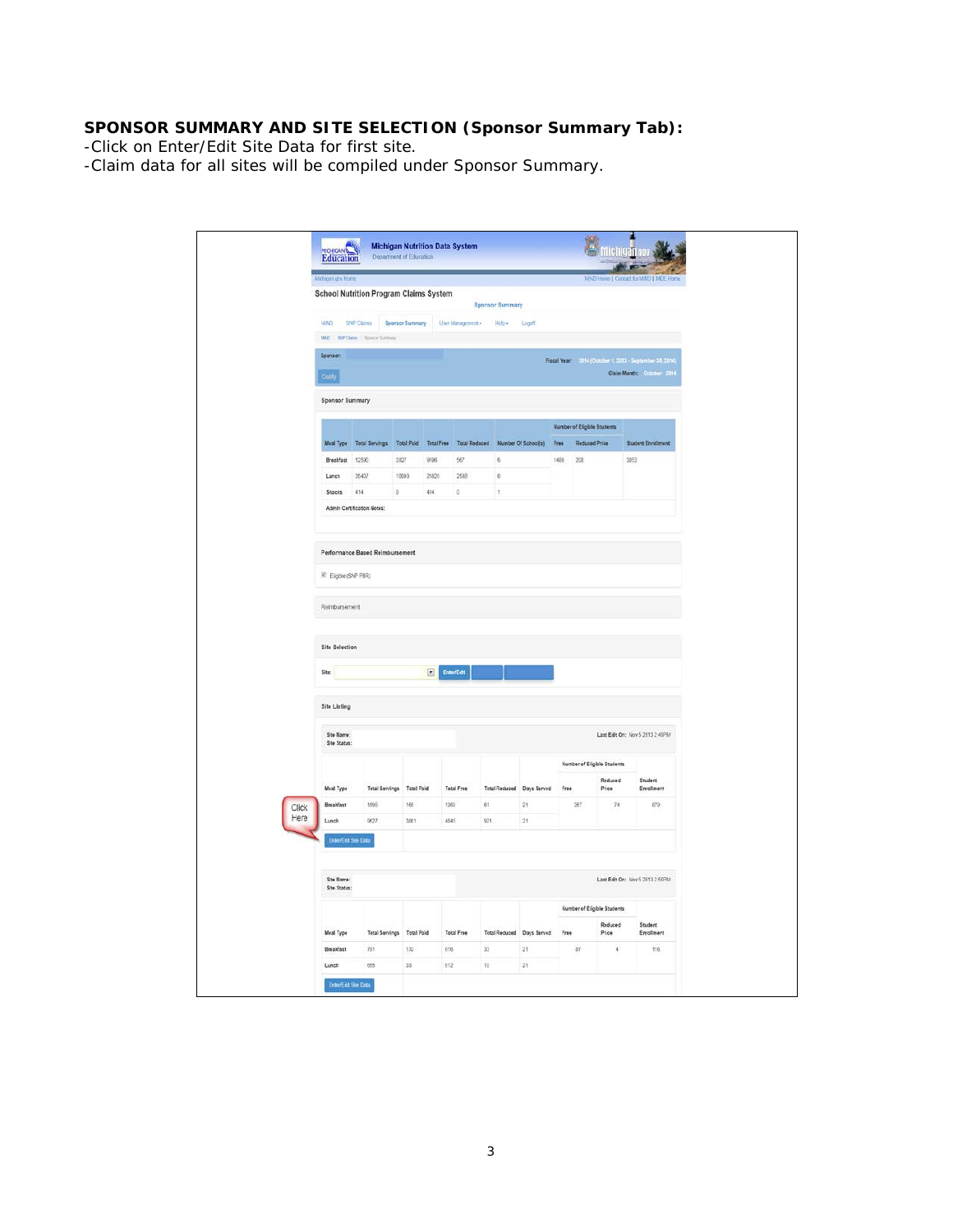#### **SITE EDIT (Site Edit Tab):**

-Non-CEP sites: enter meal counts, days served, number of eligible students and enrollment. -CEP sites: enter total servings, days served, and enrollment. -Click **Save** after entering or amending claim data.

Multi-site sponsors can either click **Next Site** to move to the next building or return to the Site Listing and click **Enter/Edit Site Data** for each site.

|                     | Michigan gov Home                                            |                           |              |                      |             |                                    |               | MAD Home [ Contact for MAD   MDE Home                                                  |
|---------------------|--------------------------------------------------------------|---------------------------|--------------|----------------------|-------------|------------------------------------|---------------|----------------------------------------------------------------------------------------|
|                     | <b>School Meals Program Claims System</b>                    |                           |              | <b>Site Edit</b>     |             |                                    |               |                                                                                        |
| MiNO                | SNP Claims<br>MND : SNP Claims / Sponsor Summary / Stiz Edit | Sponsor Summary           | Site Edit    | User Management -    |             | Help Logoff                        |               |                                                                                        |
| Sponsor:<br>Site:   | High School (120100744)                                      | Community Schools (12010) | $\Box$<br>Go |                      |             |                                    |               | Fiscal Year: 2014 (October 1, 2013 - September 30, 2014)<br>ClaimMonth: October - 2014 |
|                     |                                                              |                           |              |                      |             |                                    |               | Next Site-                                                                             |
|                     |                                                              |                           |              |                      |             |                                    |               |                                                                                        |
| <b>Site Details</b> |                                                              |                           |              |                      |             |                                    |               |                                                                                        |
| Site Name:          | Site Status: Severe Need Breakfast                           | figh School (120100744)   |              |                      |             |                                    |               | Last Edit On: Nov 5 2013 2:49PM                                                        |
|                     |                                                              |                           |              |                      |             | <b>Number of Eligible Students</b> |               |                                                                                        |
|                     | Meal Type Total Servings                                     | Total Paid Total Free     |              | <b>Total Reduced</b> | Days Served | Free                               | Reduced Price | <b>Student Enrollment</b>                                                              |
| Breakfast           | 1595                                                         | 165                       | 1369         | 61                   | 21          | 357                                | 74            | 879                                                                                    |

 Errors will be displayed under the site name. All errors must be corrected in order to certify the claim. If there are no errors, "Site information saved successfully" will be displayed.

**The claim must be certified after all claim data has been entered or amended.** 

| Michigan gov Home   |                                                                                                 |                              |                   |                      |             |        |                                                                                                                                                 | MND Home   Contact for MND   MDE Home |
|---------------------|-------------------------------------------------------------------------------------------------|------------------------------|-------------------|----------------------|-------------|--------|-------------------------------------------------------------------------------------------------------------------------------------------------|---------------------------------------|
|                     | <b>School Meals Program Claims System</b>                                                       |                              |                   | <b>Site Edit</b>     |             |        |                                                                                                                                                 |                                       |
| <b>MAKO</b>         | <b>SNP Claims</b>                                                                               | Sponsor Summary              | Site Edit         | User Management -    |             |        |                                                                                                                                                 |                                       |
|                     | MND 5RP Claims Sponsor Summary / 386 Edit                                                       |                              |                   |                      | $Heip -$    | Logoff |                                                                                                                                                 |                                       |
| Sponsor:            |                                                                                                 | Community Schools (12010)    |                   |                      |             |        |                                                                                                                                                 |                                       |
|                     |                                                                                                 |                              |                   |                      |             |        | Fincal Year: 2014 (October 1, 2013 - September 30, 2014)                                                                                        | ClaimMonth: October - 2014            |
|                     |                                                                                                 | High School (120100744)      | $\boxed{2}$<br>Go |                      |             |        |                                                                                                                                                 |                                       |
| Site:               |                                                                                                 |                              |                   |                      |             |        |                                                                                                                                                 |                                       |
| <b>Site Details</b> | site information saved successfully<br>. To certify this claim, go to the Sponsor Summary Page. |                              |                   |                      |             |        | . Remember to Certify this claim after all site data has been entered and saved. If you are amending the original claim it must be recertified. | Next Site                             |
| Site Name:          | Site Status: Severe Need Breakfast                                                              | High School (120100744)      |                   |                      |             |        |                                                                                                                                                 | Last Edit On: Nov 5 2013 2:49PM       |
|                     | Meal Type Total Servings                                                                        | <b>Total Paid Total Free</b> |                   | <b>Total Reduced</b> | Days Served | Free   | Number of Eligible Students<br>Reduced Price                                                                                                    | <b>Student Enrollment</b>             |
| <b>Breakfast</b>    | 1595                                                                                            | 165                          | 1369              | 61                   | 21          | 357    | 74                                                                                                                                              | 879                                   |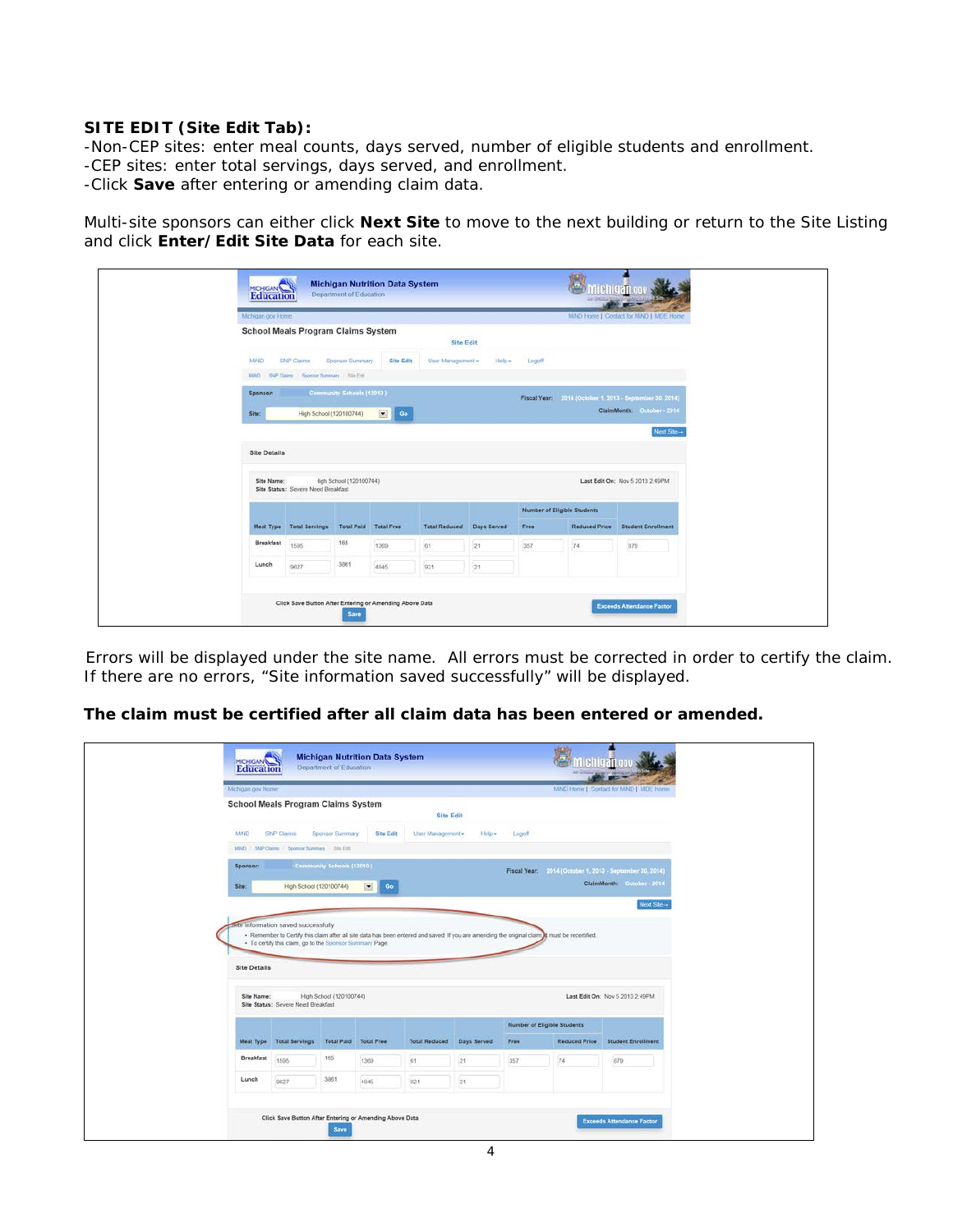#### **CERTIFY ON SPONSOR SUMMARY OR MAIN MENU:**

-Certify the claim after all data has been entered and saved. -If the original claim is amended, it must be re-certified.

The claim can be certified on the Sponsor Summary screen.

| <b>MICHIGAN</b><br><b>Education</b>                        |                                               | <b>Michigan Nutrition Data System</b><br>Department of Education |                   | LE 20<br>Alt Omeial/State of Michigan Web Site<br>$\sim$ $\sim$ $\sim$ |                                 |                     |                                    |                                                                            |
|------------------------------------------------------------|-----------------------------------------------|------------------------------------------------------------------|-------------------|------------------------------------------------------------------------|---------------------------------|---------------------|------------------------------------|----------------------------------------------------------------------------|
| Michigan.gov Home                                          |                                               |                                                                  |                   |                                                                        |                                 |                     |                                    | MiND Home   Contact for MiND   MDE Home                                    |
|                                                            | <b>School Nutrition Program Claims System</b> |                                                                  |                   |                                                                        | <b>Sponsor Summary</b>          |                     |                                    |                                                                            |
| <b>MIND</b>                                                | <b>SNP Claims</b>                             | <b>Sponsor Summary</b>                                           |                   | User Management -                                                      | $He$ lp $\rightarrow$<br>Logoff |                     |                                    |                                                                            |
|                                                            |                                               |                                                                  |                   |                                                                        |                                 |                     |                                    |                                                                            |
| MiND / SNP Claims / Sponsor Summary<br>Sponsor:<br>Certify |                                               | <b>Community Schools</b>                                         |                   |                                                                        |                                 | <b>Fiscal Year:</b> |                                    | 2014 (October 1, 2013 - September 30, 2014)<br>Claim Month: October - 2014 |
| <b>Sponsor Summary</b>                                     |                                               |                                                                  |                   |                                                                        |                                 |                     | <b>Number of Eligible Students</b> |                                                                            |
| <b>Meal Type</b>                                           | <b>Total Servings</b>                         | <b>Total Paid</b>                                                | <b>Total Free</b> | <b>Total Reduced</b>                                                   | Number Of School(s)             | Free                | <b>Reduced Price</b>               | <b>Student Enrollment</b>                                                  |
| <b>Breakfast</b>                                           | 12590                                         | 2827                                                             | 9196              | 567                                                                    | 6                               | 1489                | 208                                | 3053                                                                       |
| Lunch                                                      | 35407                                         | 10993                                                            | 21826             | 2588                                                                   | 6                               |                     |                                    |                                                                            |

The claim can also be certified on the Main Menu.

| Education<br>Michigan.gov Home   | <b>Michigan Nutrition Data System</b><br><b>Department of Education</b> |                    |                      |                     |             |               | ichigan<br>An Omeral State of Michigan Web Site<br>MiND Home   Contact for MiND   MDE Home |
|----------------------------------|-------------------------------------------------------------------------|--------------------|----------------------|---------------------|-------------|---------------|--------------------------------------------------------------------------------------------|
|                                  | <b>School Nutrition Program Claims System</b>                           |                    |                      |                     |             |               |                                                                                            |
|                                  |                                                                         |                    | <b>Main Menu</b>     |                     |             |               |                                                                                            |
| <b>SNP Claims</b><br><b>MiND</b> | User Management -                                                       | $Heip -$<br>Logoff |                      |                     |             |               |                                                                                            |
| MiND / SNP Claims                |                                                                         |                    |                      |                     |             |               |                                                                                            |
| Sponsor:<br>Name:                | <b>Community Schools</b>                                                |                    |                      | <b>Fiscal Year:</b> |             |               | October 1, 2013 - September 30, 2014<br>Set                                                |
|                                  |                                                                         |                    |                      |                     |             |               |                                                                                            |
| <b>Claim Month</b>               | <b>Claim Status</b>                                                     |                    | <b>Certify Claim</b> | Reimbursement       |             | <b>Status</b> | <b>Total Amendments</b>                                                                    |
| October - 2014                   | Ready To Certify                                                        |                    | Certify              |                     | \$95,813.15 | Report        | $\mathbf{0}$                                                                               |